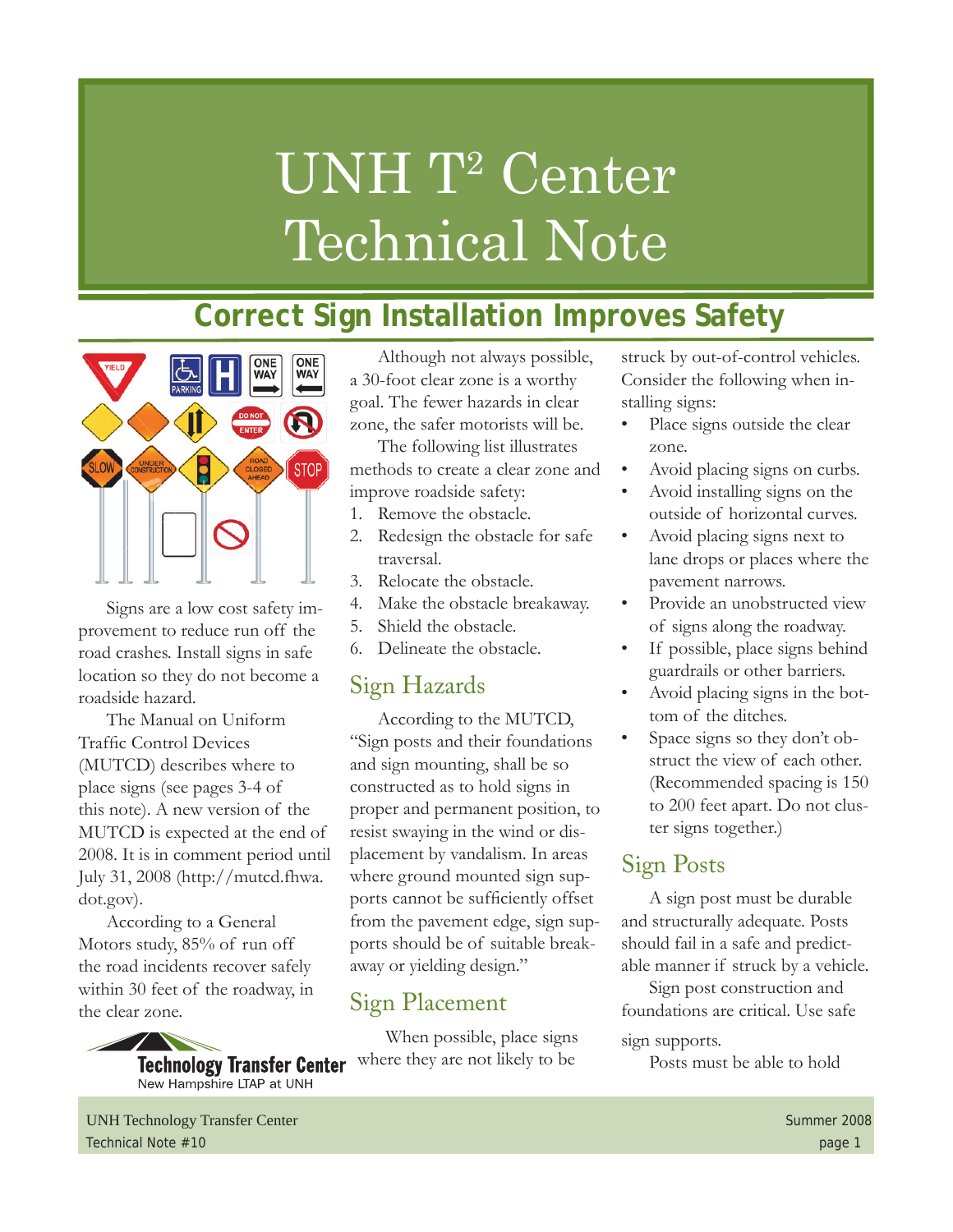a sign in the proper position and withstand normal wind yet safely yielding when struck by a vehicle.

Use two or more sign posts when signs are large (over 50 square feet).

### Sign Installation Tips

- Bury posts in firm ground 3.5 to 4.0 feet deep.
- Loose or sandy soil may require deeper post placement.
- Use breakaway sign supports to enhance roadside safety.
- Bolt sign panels to the post with oversized washers.
- Use sign connections that prevent vandalism.

### Sign Height

The MUTCD states, "signs erected at the side of the road in rural districts shall be mounted at a height of at least five feet, measured from the bottom of the sign to the near edge of the pavement."

Where there is parking and/or pedestrian movement or where obstructions are present, the clearance to the bottom of the sign must be at least seven feet. The height at the bottom of a sign, mounted below another sign, may be one foot less than the appropriate height specified above.

### Lateral Clearance

Signs should be at least six feet from the shoulder. When there is no shoulder, 12 feet away from the edge of the roadway. In urban areas, a minimum is two feet is recommended, a clearance of one foot from the curb face is permissible where the sidewalk width is limited or where existing poles are close to the curb.

### Sign Panels

Bolt sign panels to the post using oversized washers. Oversized washers:

- Prevent the panel and post from separating on impact.
- Prevent the sign from breaking loose from the post when hit by a vehicle.
- Prevent the bolt from pulling through the sign

panel from wind vibrations.

Set the bottom of the sign panel a minimum of seven feet above the pavement or ground. Do not confuse this with the mounting height of five foot above the roadway surface. The new MUTCD will require a seven-foot mounting height. A seven foot mounting height reduces the possibility that the sign and the post might hit the car's windshield.

### U-Channel Steel Posts

The U-channel rolled steel post is the most commonly used small sign support. It is considered breakaway as it will bend or break away at the post/ base connection at the ground line when it is hit.

### **Maximum Post Sizes for U-Channel Steel Posts**

| Maximum Size Panel | Post Size     |
|--------------------|---------------|
| $18''$ x $24''$    | 2 lb./ft.     |
| $30'' \times 30''$ | $3$ lb./ft.   |
| $36'' \times 36''$ | $2@2$ lb./ft. |

Purchase posts to breakaway on impact and at ground level.

The U-channel steel post manufacturer must certify that posts and hardware have the same chemistry, mechanical properties, and geometry used in the FHWA tests and will meet the FHWA change in velocity requirements.

All U-channel steel posts must be galvanized according to ASTM A-123. The connecting bolts can be cadmium plated according to ASTM A-165 or zinc plated according to ASTM B-633.

Drive the post base into the ground. Do not encase in concrete. The posts base is 3.5 feet in length. When installation is completed, no more than four inches of the base should be above the ground.

Refer to the manufacturer's wind-load charts for determining post size for other sign panel sizes.

### Splicing U-Channel Steel Posts

To splice U-Channel steel posts, follow these steps:

• Drive a 3.5 foot base post to within approximatecontinued on page 4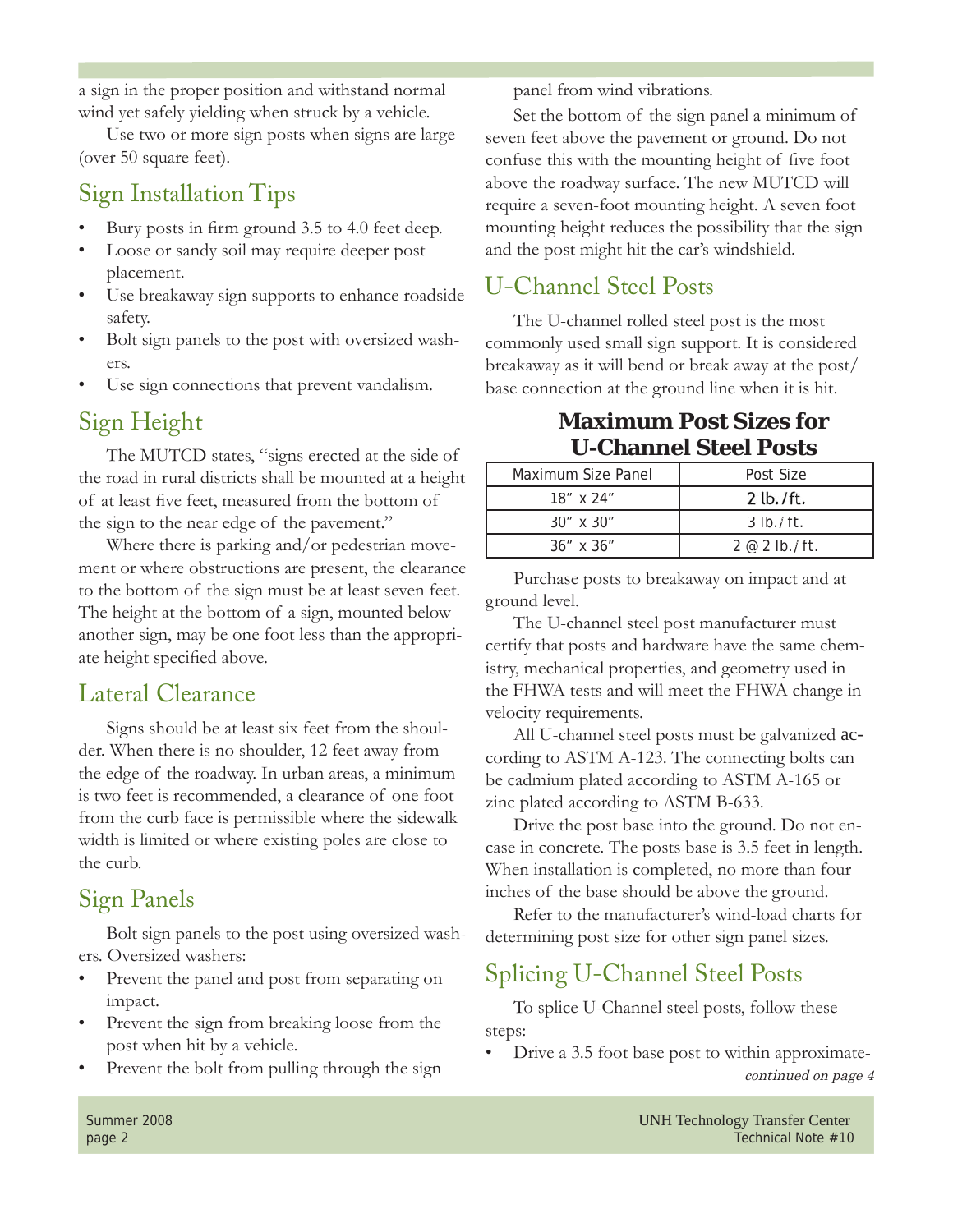### Section 2A.16 Standardization of Location--2003 MUTCD

#### Support:

Standardization of position cannot always be attained in practice. Examples of heights and lateral locations of signs for typical installations are illustrated in Figure 2A-1 (of MUTCD), and examples of locations for some typical signs at intersections are illustrated in Figure 2A-2 (of MUTCD).

#### Standard:

Signs requiring different decisions by the road user shall be spaced sufficiently far apart for the required decisions to be made reasonably safely. One of the factors considered when determining the appropriate spacing shall be the posted or 85th-percentile speed. Guidance:

Signs should be located on the right side of the roadway where they are easily recognized and understood by road users. Signs in other locations should be considered only as supplementary to signs in the normal locations, except as otherwise indicated.

Signs should be individually installed on separate posts or mountings except where:

- A. One sign supplements another, or
- B. Route or directional signs are grouped to clarify information to motorists, or
- C. Regulatory signs that do not conflict with each other are grouped, such as turn prohibition signs posted with one-way signs, street name signs posted with a stop or yield sign, or a parking regulation sign posted with a speed limit sign.

Signs should be located so that they:

- A. Are outside the clear zone unless placed on a break away or yielding support (see section 2A.1, of MUTCD)
- B. Optimize nighttime visibility;
- C. Minimize the effects of mud splatter and debris;
- D. Do not obscure each other; and
- E. Are not hidden from view.

#### Support:

The clear zone is the total roadside border area, starting at the edge of the traveled way, available for use by errant vehicles. The width of the clear zone is dependent upon traffic volumes, speeds, and roadside geometry. Additional information can be found in the "AASHTO Roadside Design Guide"

#### Guidance:

With the increase in traffic volumes and the desire to provide road users regulatory, warning, and guidance information, an order of priority for sign installation should be established. Support:

An order of priority is especially critical where space is limited  $\Box$  continued on page 4



UNH Technology Transfer Center Summer 2008 Technical Note #10 page 3